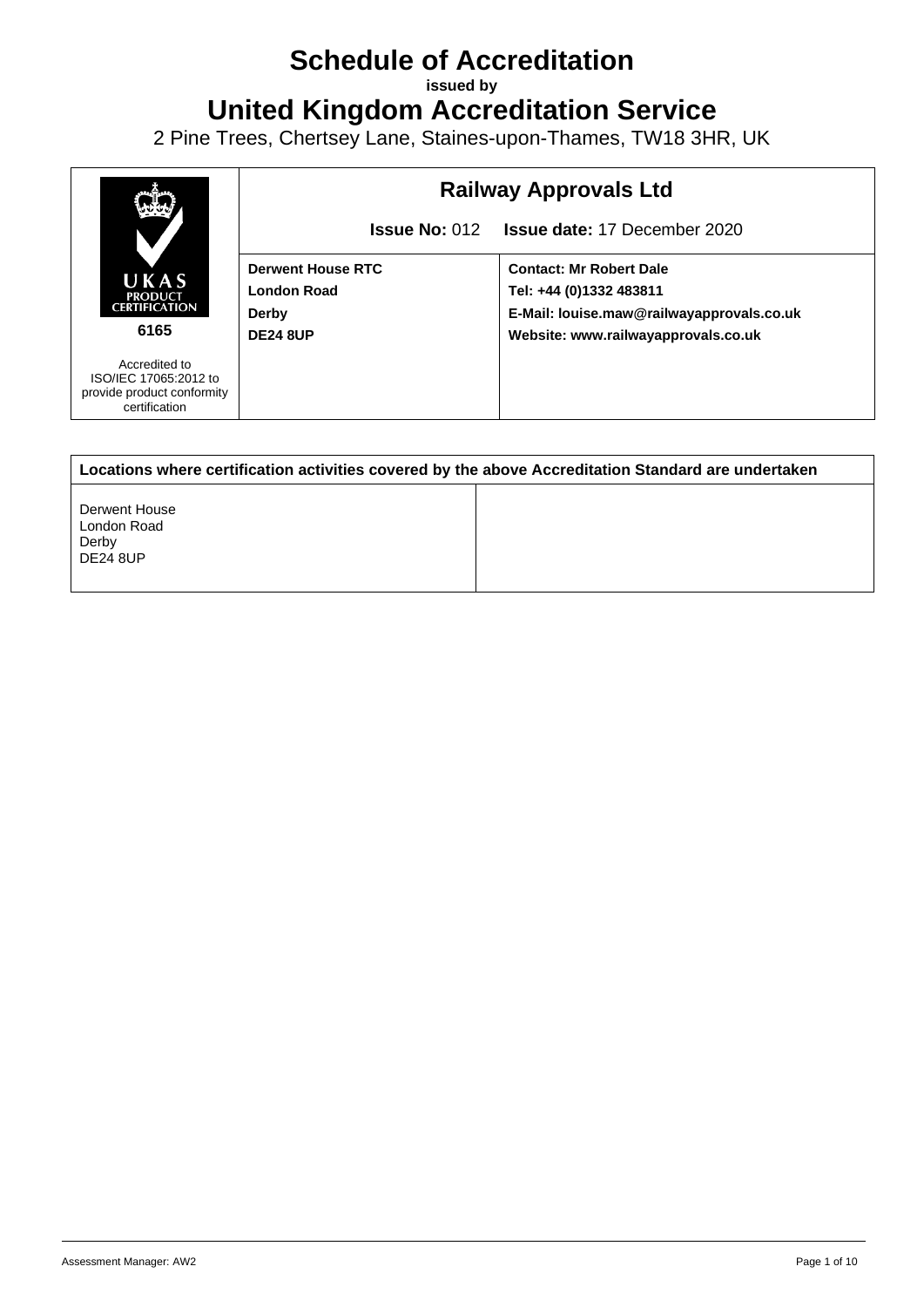|                                                                                       | <b>Schedule of Accreditation</b><br>issued by<br><b>United Kingdom Accreditation Service</b><br>2 Pine Trees, Chertsey Lane, Staines-upon-Thames, TW18 3HR, UK |
|---------------------------------------------------------------------------------------|----------------------------------------------------------------------------------------------------------------------------------------------------------------|
| UKAS<br><b>PRODUCT</b><br><b>CERTIFICATION</b><br>6165                                | <b>Railway Approvals Ltd</b>                                                                                                                                   |
| Accredited to<br>ISO/IEC 17065:2012 to<br>provide product conformity<br>certification | <b>Issue No: 012</b><br><b>Issue date: 17 December 2020</b>                                                                                                    |

## DETAIL OF ACCREDITATION

| <b>Product</b>                                                                                         | <b>Standard</b>                                 |  |
|--------------------------------------------------------------------------------------------------------|-------------------------------------------------|--|
| Rail Industry Standard for Verification of Conformity of<br><b>Engineering Change to Rail Vehicles</b> | Railway Safety and Standards Board RIS-2700-RST |  |
| <b>END</b>                                                                                             |                                                 |  |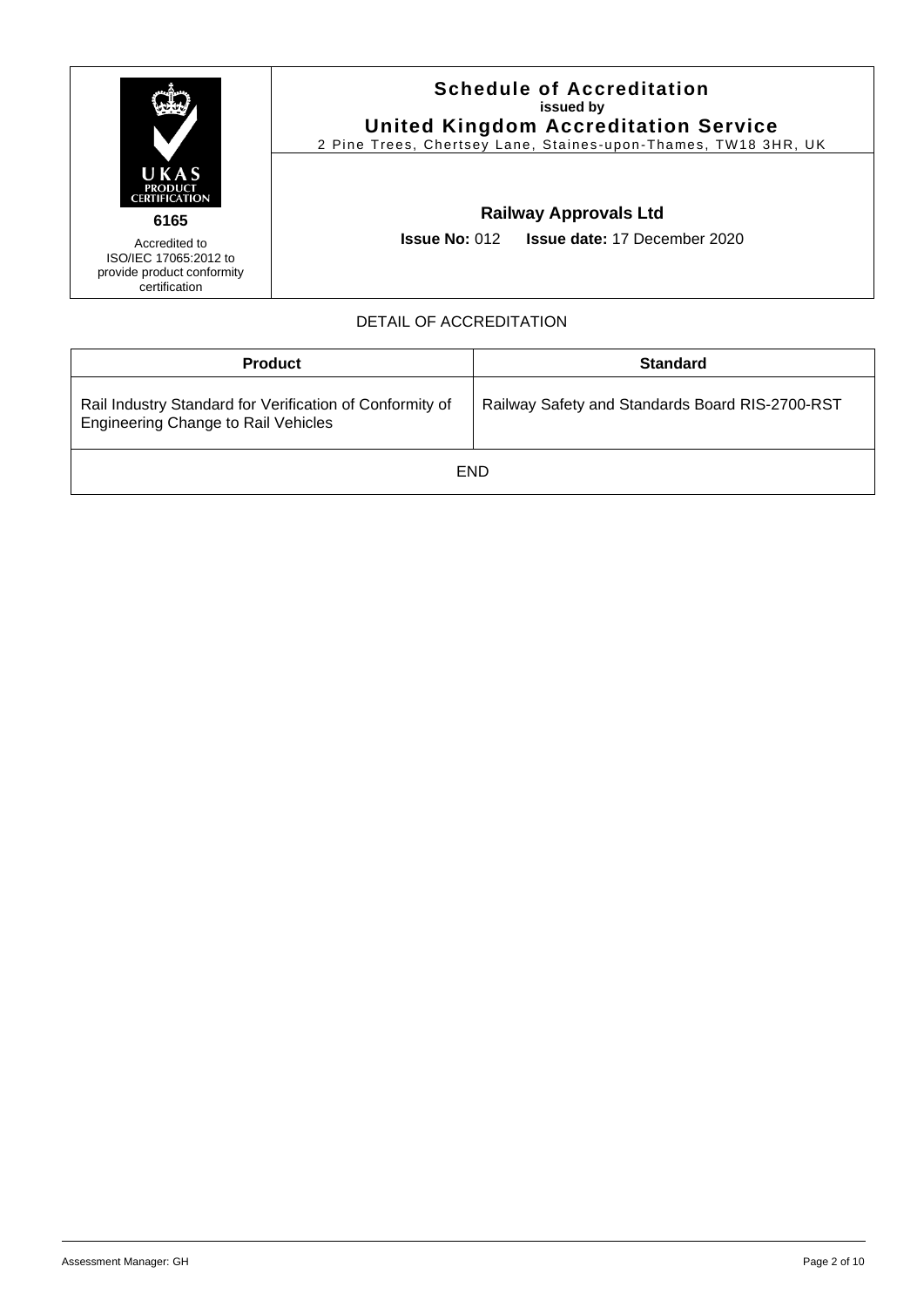|                                                                                       | <b>Schedule of Accreditation</b><br>issued by                            |
|---------------------------------------------------------------------------------------|--------------------------------------------------------------------------|
|                                                                                       | <b>United Kingdom Accreditation Service</b>                              |
|                                                                                       | 2 Pine Trees, Chertsey Lane, Staines-upon-Thames, TW18 3HR, UK           |
| UKAS<br><b>PRODUCT</b><br><b>CERTIFICATION</b>                                        |                                                                          |
| 6165                                                                                  | <b>Railway Approvals Ltd</b>                                             |
| Accredited to<br>ISO/IEC 17065:2012 to<br>provide product conformity<br>certification | <b>Issue No: <math>012</math></b><br><b>Issue date: 17 December 2020</b> |

| canation for the parpose of one Approved Doug Activity in accordance with oneA nequirement<br><b>UKAS Publication GEN 5</b>                                                                                                                                                        |                                                                                      |                                                                                        |                                                                                                                             |  |
|------------------------------------------------------------------------------------------------------------------------------------------------------------------------------------------------------------------------------------------------------------------------------------|--------------------------------------------------------------------------------------|----------------------------------------------------------------------------------------|-----------------------------------------------------------------------------------------------------------------------------|--|
| Directive/<br><b>Regulation</b>                                                                                                                                                                                                                                                    | <b>Regulations &amp;</b><br><b>Conformity Assessment</b><br><b>Modules/Schedules</b> | <b>Category of products or</b><br>individual products                                  | <b>Methods/ Procedures</b><br><b>Essential Requirements</b><br><b>Product Specification/</b><br><b>Properties Standards</b> |  |
| <b>The Railways</b><br>(Interoperability)<br><b>Regulations 2011 as</b><br>amended by the<br><b>Railways</b><br>(Interoperability)<br>(Amendment) (EU Exit)<br><b>Regulations 2019</b><br>(2019/345). Regulation<br>2016/797 (EU)<br>Interoperability of the<br><b>Rail System</b> |                                                                                      |                                                                                        |                                                                                                                             |  |
| <b>Combined High Speed</b><br>And Conventional Rail<br><b>Control-Command And</b><br>Signalling                                                                                                                                                                                    | SB, SD, SF, SH1                                                                      | Control-Command and<br>Signalling - (On-board)<br>(Sub-systems)                        | 2008/57/EC and<br>(EU)2016/797 Annex III<br><b>Essential Requirements</b>                                                   |  |
| <b>High Speed Rail</b><br><b>Rolling Stock</b>                                                                                                                                                                                                                                     | CA1, CB, CD, CF, CH,<br>CH1, CV<br>SB, SD, SF, SH1                                   | <b>Rolling Stock</b><br>(Constituents)<br>(Sub-systems)                                | 2008/57/EC and<br>(EU)2016/797 Annex III<br><b>Essential Requirements</b>                                                   |  |
| <b>Conventional Rail</b><br>Rolling Stock/Freight<br>Wagon                                                                                                                                                                                                                         | <u>CA1, CB, CD, CF, CH,</u><br>CH <sub>1</sub> , C <sub>V</sub><br>SB, SD, SF, SH1   | Rolling Stock/Freight<br>Wagon<br>(Constituents)<br>(Sub-systems)                      | 2008/57/EC and<br>(EU)2016/797 Annex III<br><b>Essential Requirements</b>                                                   |  |
| <b>Conventional Rail</b><br>Rolling Stock/Locomotive<br>And Passenger Carriages                                                                                                                                                                                                    | CA1, CB, CD, CF, CH1,<br><b>CV</b><br>SB, SD, SF, SH1                                | Rolling Stock/Locomotive<br>and Passenger Carriages<br>(Constituents)<br>(Sub-systems) | 2008/57/EC and<br>(EU)2016/797 Annex III<br><b>Essential Requirements</b>                                                   |  |
| <b>Conventional Rail</b><br><b>Rolling Stock/Noise</b>                                                                                                                                                                                                                             | SB, SD, SF, SH1                                                                      | Rolling Stock (Noise)<br>(Sub-systems)                                                 | 2008/57/EC and<br>(EU)2016/797 Annex III<br><b>Essential Requirements</b>                                                   |  |
| <b>Transverse TSI</b><br>Safety In Railway Tunnels                                                                                                                                                                                                                                 | SB, SD, SF, SG, SH1                                                                  | Safety in Railway Tunnels<br>(Sub-systems)                                             | 2008/57/EC and<br>(EU)2016/797 Annex III<br><b>Essential Requirements</b>                                                   |  |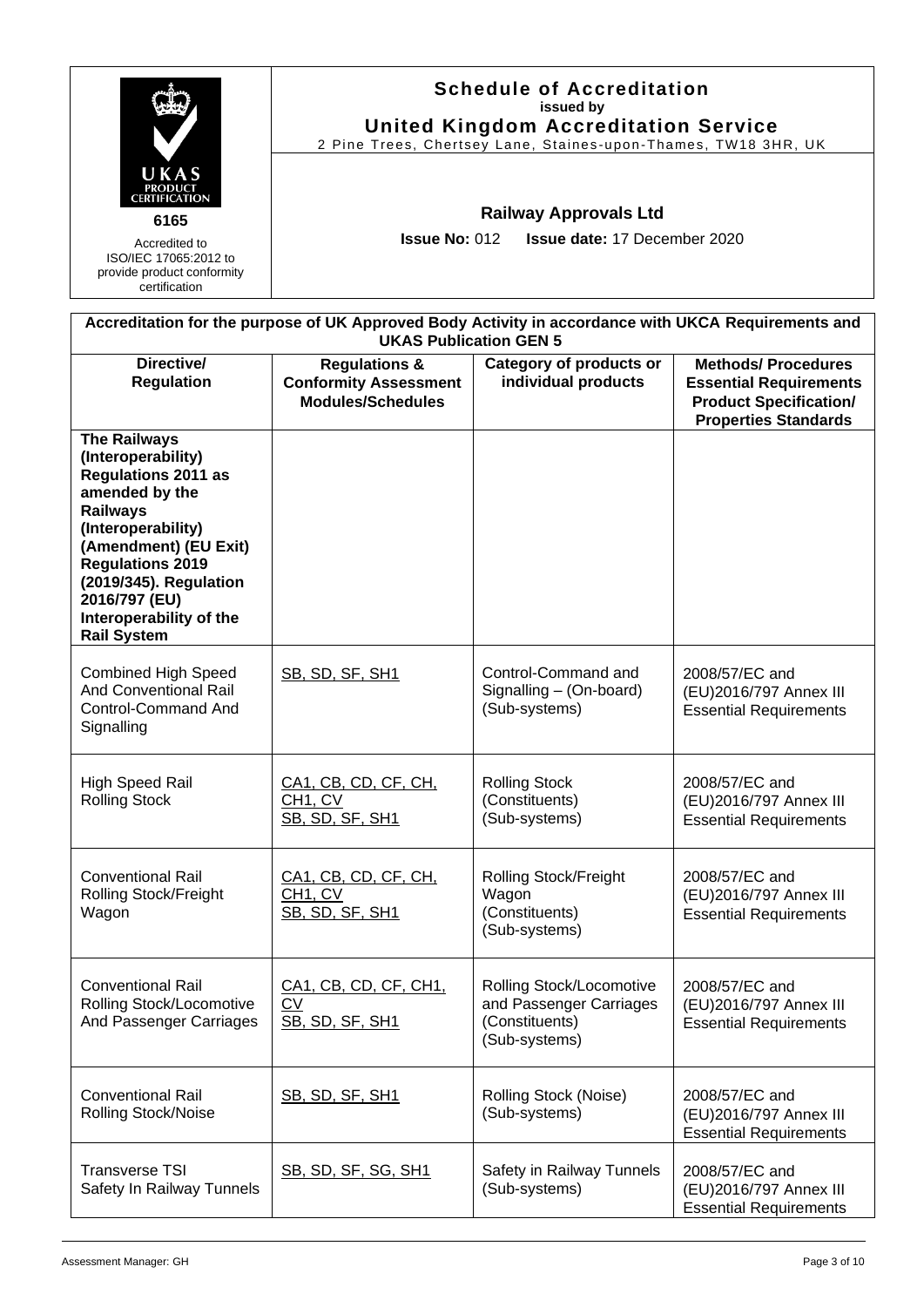|                                                                                       |                                                                | <b>Schedule of Accreditation</b><br>issued by     |  |
|---------------------------------------------------------------------------------------|----------------------------------------------------------------|---------------------------------------------------|--|
|                                                                                       | <b>United Kingdom Accreditation Service</b>                    |                                                   |  |
|                                                                                       | 2 Pine Trees, Chertsey Lane, Staines-upon-Thames, TW18 3HR, UK |                                                   |  |
| UKAS<br><b>PRODUCT</b><br><b>CERTIFICATION</b><br>6165                                |                                                                | <b>Railway Approvals Ltd</b>                      |  |
| Accredited to<br>ISO/IEC 17065:2012 to<br>provide product conformity<br>certification |                                                                | <b>Issue No: 012 Issue date: 17 December 2020</b> |  |

| <b>UKAS Publication GEN 5</b>                                                                                                                                                                                                                                                        |                                                                                      |                                                                            |                                                                                                                             |  |
|--------------------------------------------------------------------------------------------------------------------------------------------------------------------------------------------------------------------------------------------------------------------------------------|--------------------------------------------------------------------------------------|----------------------------------------------------------------------------|-----------------------------------------------------------------------------------------------------------------------------|--|
| Directive/<br><b>Regulation</b>                                                                                                                                                                                                                                                      | <b>Regulations &amp;</b><br><b>Conformity Assessment</b><br><b>Modules/Schedules</b> | <b>Category of products or</b><br>individual products                      | <b>Methods/ Procedures</b><br><b>Essential Requirements</b><br><b>Product Specification/</b><br><b>Properties Standards</b> |  |
| <b>The Railways</b><br>(Interoperability)<br><b>Regulations 2011 as</b><br>amended by the<br><b>Railways</b><br>(Interoperability)<br>(Amendment) (EU Exit)<br><b>Regulations 2019</b><br>(2019/345). Regulation<br>2016/797 (EU)<br>Interoperability of the<br>Rail System (cont'd) |                                                                                      |                                                                            |                                                                                                                             |  |
| <b>Transverse TSI</b><br>Persons With Reduced<br>Mobility                                                                                                                                                                                                                            | CA1, CB, CD, CF, CH,<br>CH <sub>1</sub> , CV<br>SB, SD, SF, SG, SH1                  | Persons with Reduced<br><b>Mobility</b><br>(Constituents)<br>(Sub-systems) | 2008/57/EC and<br>(EU)2016/797 Annex III<br><b>Essential Requirements</b>                                                   |  |
|                                                                                                                                                                                                                                                                                      |                                                                                      | <b>INTERFACES WITH OTHER TSIS</b>                                          |                                                                                                                             |  |
| The notified body has demonstrated the capability to undertake certification of the constituents and sub-systems<br>indicated above while making appropriate provision for the defined interfaces with other TSIs.                                                                   |                                                                                      |                                                                            |                                                                                                                             |  |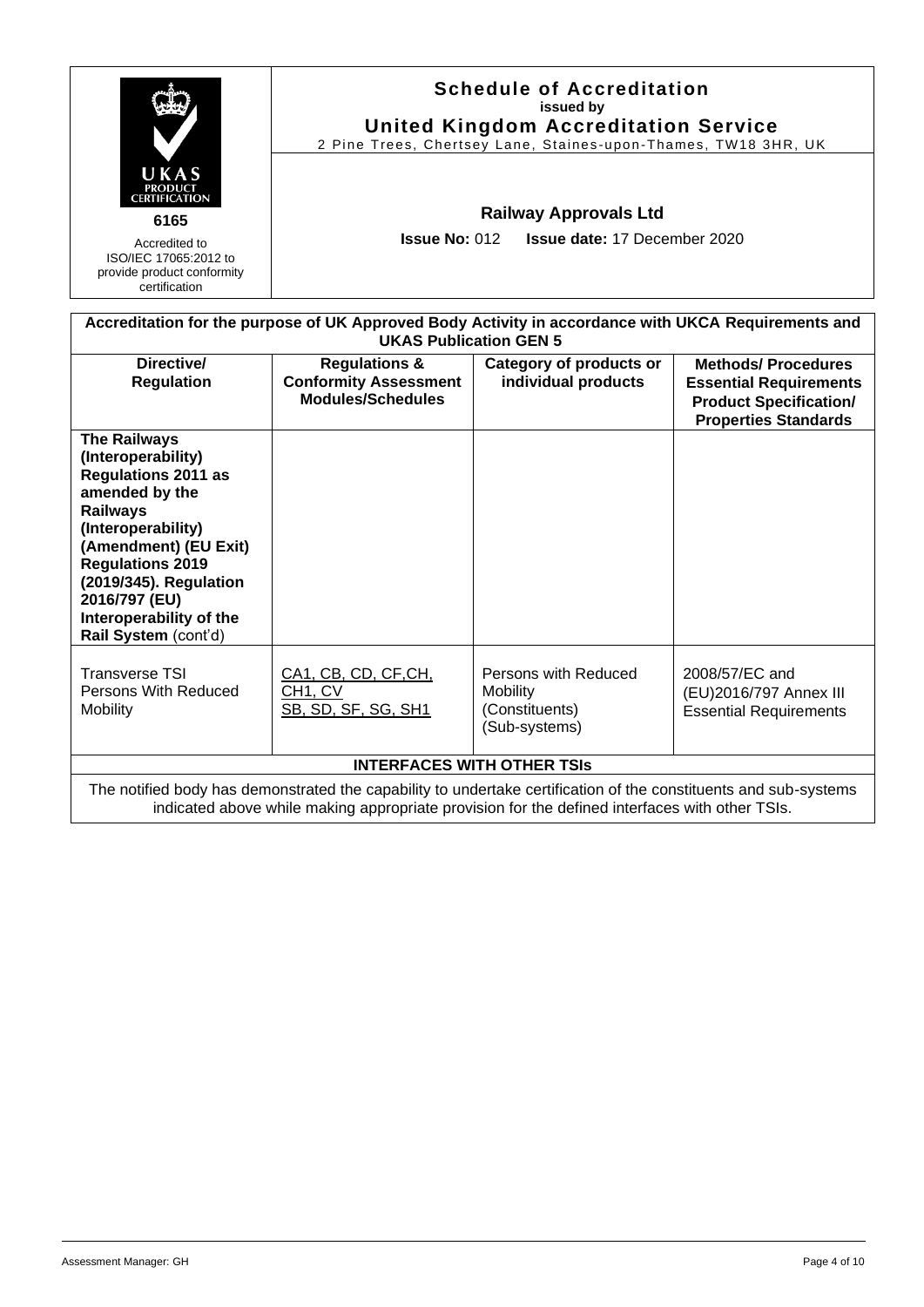|                                                                                       | <b>Schedule of Accreditation</b><br>issued by<br><b>United Kingdom Accreditation Service</b><br>2 Pine Trees, Chertsey Lane, Staines-upon-Thames, TW18 3HR, UK |
|---------------------------------------------------------------------------------------|----------------------------------------------------------------------------------------------------------------------------------------------------------------|
| UKAS<br><b>PRODUCT</b><br><b>CERTIFICATION</b><br>6165                                | <b>Railway Approvals Ltd</b>                                                                                                                                   |
| Accredited to<br>ISO/IEC 17065:2012 to<br>provide product conformity<br>certification | <b>Issue No: <math>012</math></b><br><b>Issue date: 17 December 2020</b>                                                                                       |
|                                                                                       | Accreditation for the purpose of UK Approved Body Activity in accordance with UKCA Requirements and<br><b>UKAS Publication GEN 5</b>                           |
| $D: \mathbb{R} \times \mathbb{R}$                                                     | Cotonomi of musslipte on<br>Mathedal Bassadense<br>$P_{1}$ $P_{2}$ $P_{3}$                                                                                     |

| Directive/<br><b>Regulation</b>                                                                                                                                                                                                                                            | <b>Regulations &amp;</b><br><b>Conformity Assessment</b><br><b>Modules/Schedules</b> | Category of products or<br>individual products                                         | <b>Methods/ Procedures</b><br><b>Essential</b><br><b>Requirements Product</b><br>Specification/<br><b>Properties Standards</b> |
|----------------------------------------------------------------------------------------------------------------------------------------------------------------------------------------------------------------------------------------------------------------------------|--------------------------------------------------------------------------------------|----------------------------------------------------------------------------------------|--------------------------------------------------------------------------------------------------------------------------------|
| <b>The Railways</b><br>(Interoperability)<br><b>Regulations 2011 as</b><br>amended by the Railways<br>(Interoperability)<br>(Amendment) (EU Exit)<br><b>Regulations 2019</b><br>(2019/345). Regulation<br>2016/797 (EU)<br>Interoperability of the<br>Rail System (cont'd) |                                                                                      |                                                                                        |                                                                                                                                |
| <b>Combined High Speed And</b><br><b>Conventional Rail</b>                                                                                                                                                                                                                 | <b>NNTR's &amp; National</b><br>Processes                                            | Control-Command and<br>Signalling - (On board)<br>(Sub-systems)                        | 2008/57/EC and<br>(EU)2016/797Annex III<br><b>Essential Requirements</b>                                                       |
| <b>High Speed Rail</b><br><b>Rolling Stock</b>                                                                                                                                                                                                                             | <b>NNTR's &amp; National</b><br><b>Processes</b>                                     | <b>Rolling Stock</b><br>(Constituents)<br>(Sub-systems)                                | 2008/57/EC and<br>(EU)2016/797 Annex III<br><b>Essential Requirements</b>                                                      |
| <b>Conventional Rail</b><br>Rolling Stock/Freight<br>Wagon                                                                                                                                                                                                                 | <b>NNTR's &amp; National</b><br>Processes                                            | Rolling Stock/Freight<br>Wagon<br>(Constituents)<br>(Sub-systems)                      | 2008/57/EC and<br>(EU)2016/797 Annex III<br><b>Essential Requirements</b>                                                      |
| <b>Conventional Rail</b><br>Rolling Stock/Locomotive<br>And Passenger Carriages                                                                                                                                                                                            | <b>NNTR's &amp; National</b><br>Processes                                            | Rolling Stock/Locomotive<br>and Passenger Carraiges<br>(Constituents)<br>(Sub-systems) | 2008/57/EC and<br>(EU)2016/797 Annex III<br><b>Essential Requirements</b>                                                      |
| <b>Conventional Rail</b><br>Rolling Stock/Noise                                                                                                                                                                                                                            | <b>NNTR's &amp; National</b><br>Processes                                            | Rolling Stock (Noise)<br>(Sub-systems)                                                 | 2008/57/EC and<br>(EU)2016/797 Annex III<br><b>Essential Requirements</b>                                                      |
| Transverse TSI<br>Safety In Railway Tunnels                                                                                                                                                                                                                                | <b>NNTR's &amp; National</b><br>Processes                                            | Safety in Railway<br><b>Tunnels</b><br>(Sub-systems)                                   | 2008/57/EC and<br>(EU)2016/797 Annex III<br><b>Essential Requirements</b>                                                      |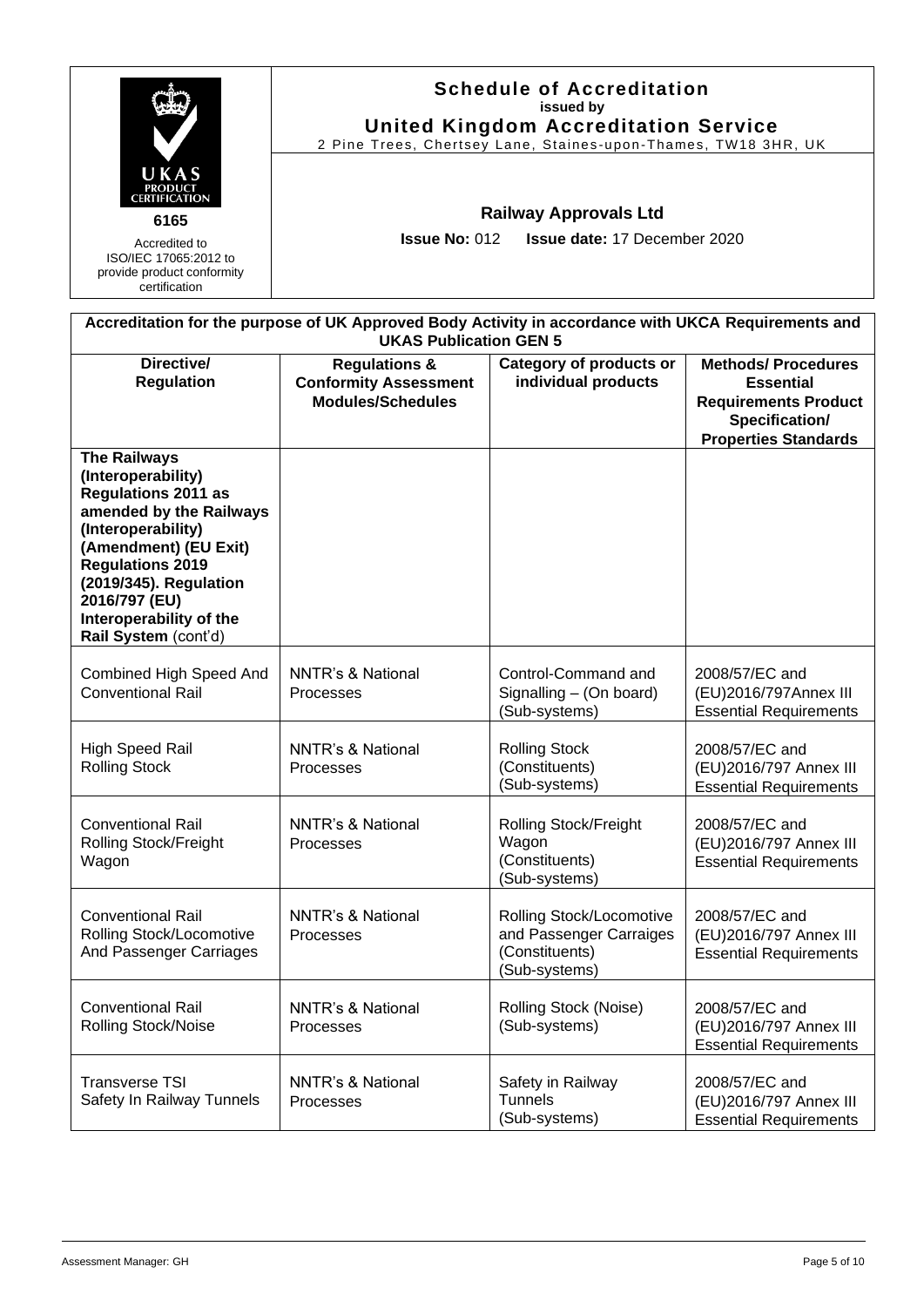|                                                                                       | <b>Schedule of Accreditation</b><br>issued by<br><b>United Kingdom Accreditation Service</b><br>2 Pine Trees, Chertsey Lane, Staines-upon-Thames, TW18 3HR, UK |  |
|---------------------------------------------------------------------------------------|----------------------------------------------------------------------------------------------------------------------------------------------------------------|--|
| UKAS<br><b>PRODUCT</b><br><b>CERTIFICATION</b><br>6165                                | <b>Railway Approvals Ltd</b>                                                                                                                                   |  |
| Accredited to<br>ISO/IEC 17065:2012 to<br>provide product conformity<br>certification | <b>Issue No: 012</b><br><b>Issue date: 17 December 2020</b>                                                                                                    |  |
|                                                                                       | Accreditation for the purpose of UK Approved Body Activity in accordance with UKCA Requirements and<br><b>UKAS Publication GEN 5</b>                           |  |

|                                                                                                                                                                                                                                                                            | יום טושיווטמווטוו שב                                                                 |                                                                            |                                                                                                                               |
|----------------------------------------------------------------------------------------------------------------------------------------------------------------------------------------------------------------------------------------------------------------------------|--------------------------------------------------------------------------------------|----------------------------------------------------------------------------|-------------------------------------------------------------------------------------------------------------------------------|
| Directive/<br><b>Regulation</b>                                                                                                                                                                                                                                            | <b>Regulations &amp;</b><br><b>Conformity Assessment</b><br><b>Modules/Schedules</b> | Category of products or<br>individual products                             | <b>Methods/Procedures</b><br><b>Essential</b><br><b>Requirements Product</b><br>Specification/<br><b>Properties Standards</b> |
| <b>The Railways</b><br>(Interoperability)<br><b>Regulations 2011 as</b><br>amended by the Railways<br>(Interoperability)<br>(Amendment) (EU Exit)<br><b>Regulations 2019</b><br>(2019/345). Regulation<br>2016/797 (EU)<br>Interoperability of the<br>Rail System (cont'd) |                                                                                      |                                                                            |                                                                                                                               |
| <b>Transverse TSI</b><br>Persons With Reduced<br><b>Mobility</b>                                                                                                                                                                                                           | NNTR's & National<br><b>Processes</b>                                                | Persons with Reduced<br><b>Mobility</b><br>(Constituents)<br>(Sub-systems) | 2008/57/EC and<br>(EU)2016/797 Annex III<br><b>Essential Requirements</b>                                                     |
|                                                                                                                                                                                                                                                                            | <b>INTERFACES WITH OTHER TSIS</b>                                                    |                                                                            |                                                                                                                               |
| The designated body has demonstrated the capability to undertake certification of the constituents and sub-<br>evetame indicated above while making appropriate provision for the defined interfaces between the TSI's Notified                                            |                                                                                      |                                                                            |                                                                                                                               |

systems indicated above while making appropriate provision for the defined interfaces between the TSI's, Notified National Technical Rules and UK National Process.

| Railway Approvals Ltd is recorded as issuing UKAS accredited certificates to organisations in the<br>countries listed below. This list is current at the time of issue of this schedule. |  |  |  |
|------------------------------------------------------------------------------------------------------------------------------------------------------------------------------------------|--|--|--|
| United Kingdom                                                                                                                                                                           |  |  |  |
|                                                                                                                                                                                          |  |  |  |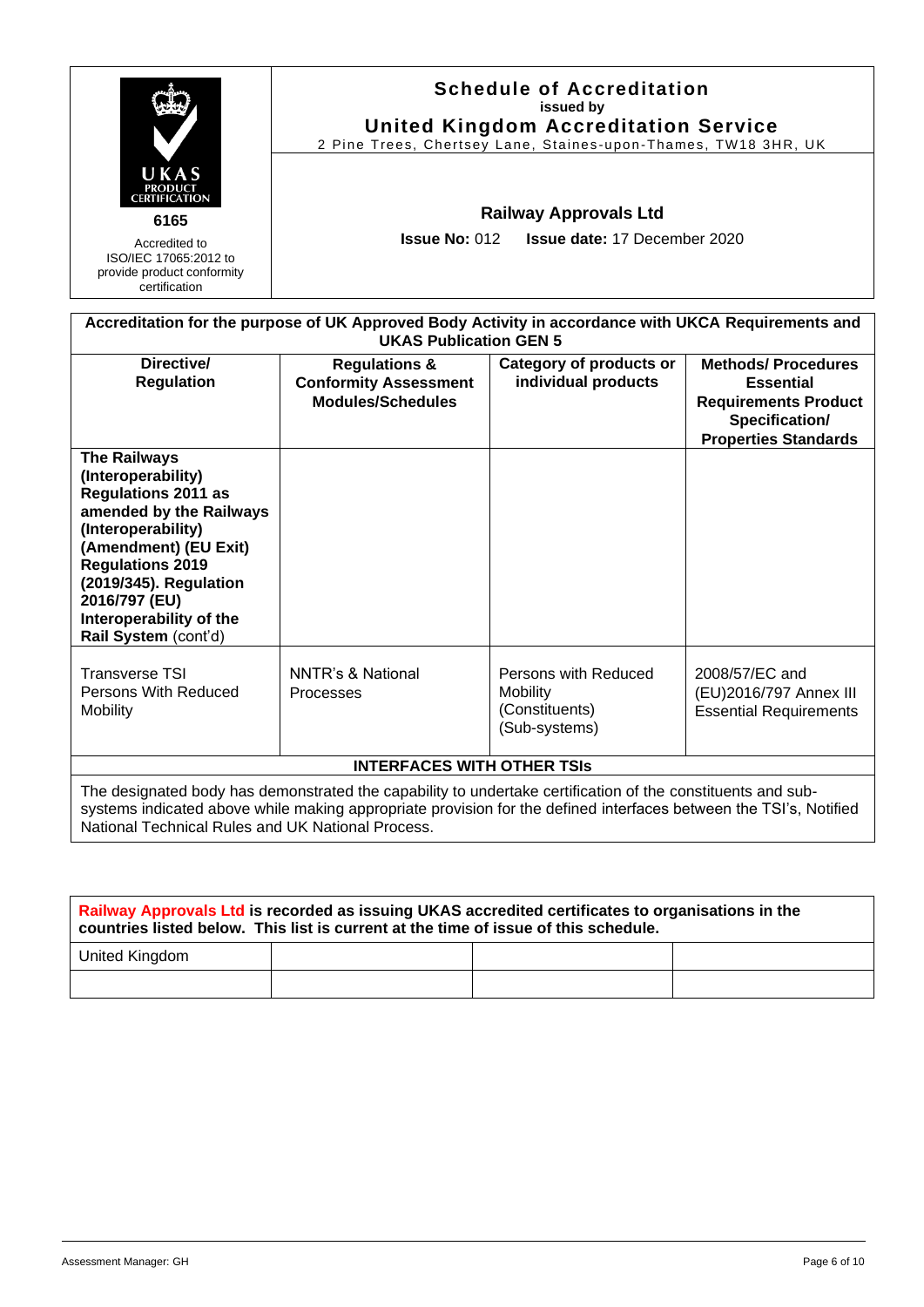|                                                                                       | <b>Schedule of Accreditation</b><br>issued by                                                                 |  |  |
|---------------------------------------------------------------------------------------|---------------------------------------------------------------------------------------------------------------|--|--|
|                                                                                       | <b>United Kingdom Accreditation Service</b><br>2 Pine Trees, Chertsey Lane, Staines-upon-Thames, TW18 3HR, UK |  |  |
| UKAS<br><b>PRODUCT</b><br><b>CERTIFICATION</b><br>6165                                | <b>Railway Approvals Ltd</b>                                                                                  |  |  |
| Accredited to<br>ISO/IEC 17065:2012 to<br>provide product conformity<br>certification | <b>Issue No: 012</b><br><b>Issue date: 17 December 2020</b>                                                   |  |  |

| Accreditation for the purpose of Notified Body Activity relating to the Northern Ireland market (CE + UKNI)<br>taking into account EA-2/17                                                                                                                                                 |                                                                                      |                                                                                        |                                                                                                                             |  |
|--------------------------------------------------------------------------------------------------------------------------------------------------------------------------------------------------------------------------------------------------------------------------------------------|--------------------------------------------------------------------------------------|----------------------------------------------------------------------------------------|-----------------------------------------------------------------------------------------------------------------------------|--|
| Directive/<br><b>Regulation</b>                                                                                                                                                                                                                                                            | <b>Regulations &amp;</b><br><b>Conformity Assessment</b><br><b>Modules/Schedules</b> | <b>Category of products or</b><br>individual products                                  | <b>Methods/ Procedures</b><br><b>Essential Requirements</b><br><b>Product Specification/</b><br><b>Properties Standards</b> |  |
| Interoperability of the<br><b>Rail System (Regulation</b><br>2016/797<br>(EU)) implemented in<br>Northern Ireland by the<br>Railways (Interoperability)<br>Regulations 2011 as<br>amended by the Railways<br>(Interoperability)<br>(Amendment) (EU Exit)<br>Regulations 2019<br>(2019/345) |                                                                                      |                                                                                        |                                                                                                                             |  |
| <b>Combined High Speed</b><br>And Conventional Rail<br><b>Control-Command And</b><br>Signalling                                                                                                                                                                                            | SB, SD, SF, SH1                                                                      | Control-Command and<br>Signalling - (On-board)<br>(Sub-systems)                        | 2008/57/EC and<br>(EU)2016/797 Annex III<br><b>Essential Requirements</b>                                                   |  |
| <b>High Speed Rail</b><br><b>Rolling Stock</b>                                                                                                                                                                                                                                             | CA1, CB, CD, CF, CH,<br>CH1, CV<br>SB, SD, SF, SH1                                   | <b>Rolling Stock</b><br>(Constituents)<br>(Sub-systems)                                | 2008/57/EC and<br>(EU)2016/797 Annex III<br><b>Essential Requirements</b>                                                   |  |
| <b>Conventional Rail</b><br>Rolling Stock/Freight<br>Wagon                                                                                                                                                                                                                                 | CA1, CB, CD, CF, CH,<br>CH1, CV<br>SB, SD, SF, SH1                                   | Rolling Stock/Freight<br>Wagon<br>(Constituents)<br>(Sub-systems)                      | 2008/57/EC and<br>(EU)2016/797 Annex III<br><b>Essential Requirements</b>                                                   |  |
| <b>Conventional Rail</b><br>Rolling Stock/Locomotive<br>And Passenger Carriages                                                                                                                                                                                                            | CA1, CB, CD, CF, CH1,<br>CV<br>SB, SD, SF, SH1                                       | Rolling Stock/Locomotive<br>and Passenger Carriages<br>(Constituents)<br>(Sub-systems) | 2008/57/EC and<br>(EU)2016/797 Annex III<br><b>Essential Requirements</b>                                                   |  |
| <b>Conventional Rail</b><br>Rolling Stock/Noise                                                                                                                                                                                                                                            | SB, SD, SF, SH1                                                                      | Rolling Stock (Noise)<br>(Sub-systems)                                                 | 2008/57/EC and<br>(EU)2016/797 Annex III<br><b>Essential Requirements</b>                                                   |  |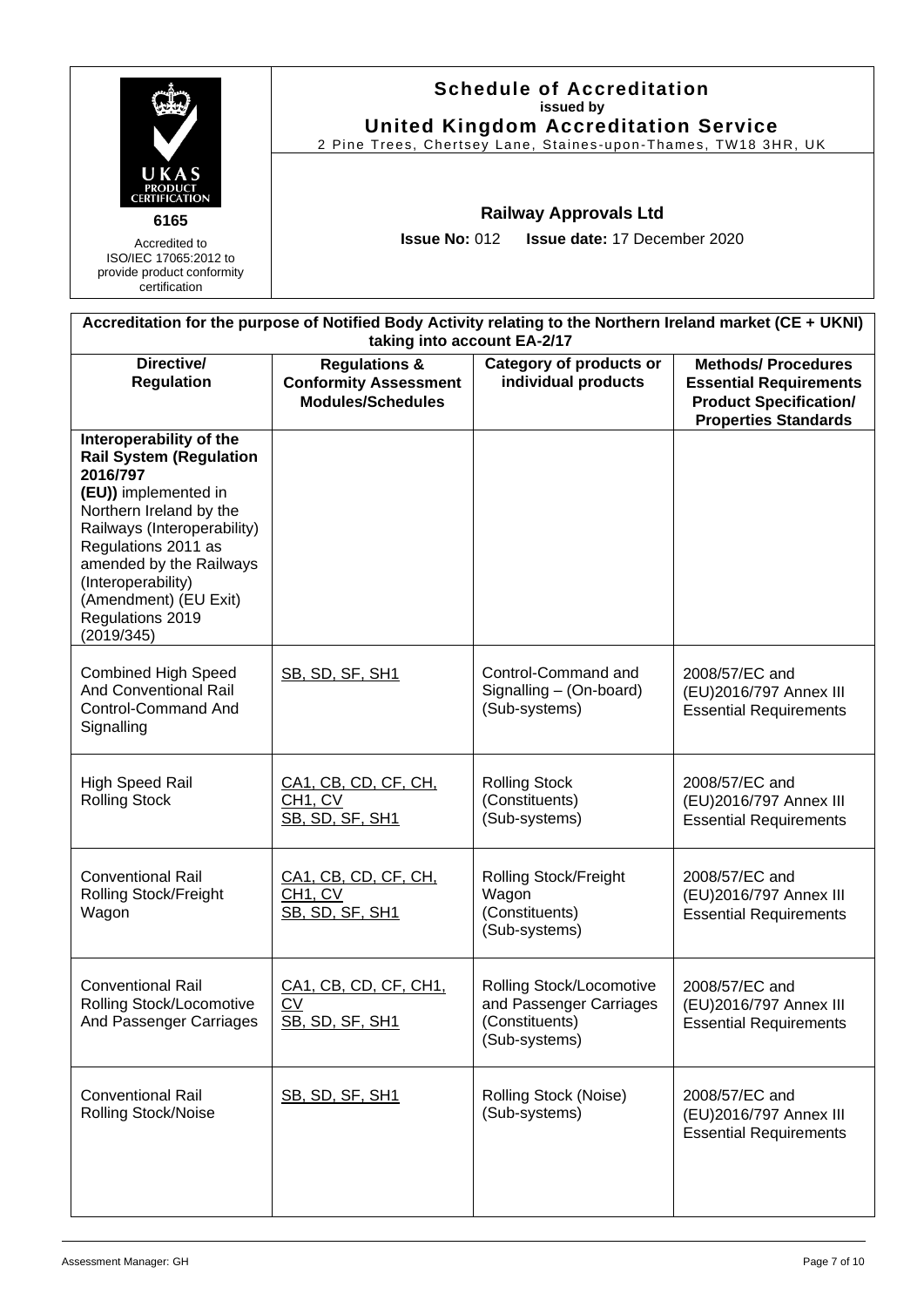|                                                                                       | <b>Schedule of Accreditation</b><br>issued by                                                                 |  |  |
|---------------------------------------------------------------------------------------|---------------------------------------------------------------------------------------------------------------|--|--|
|                                                                                       | <b>United Kingdom Accreditation Service</b><br>2 Pine Trees, Chertsey Lane, Staines-upon-Thames, TW18 3HR, UK |  |  |
|                                                                                       |                                                                                                               |  |  |
| UKAS<br><b>PRODUCT</b><br><b>CERTIFICATION</b>                                        |                                                                                                               |  |  |
| 6165                                                                                  | <b>Railway Approvals Ltd</b>                                                                                  |  |  |
| Accredited to<br>ISO/IEC 17065:2012 to<br>provide product conformity<br>certification | <b>Issue No: 012 Issue date: 17 December 2020</b>                                                             |  |  |

| Accreditation for the purpose of Notified Body Activity relating to the Northern Ireland market (CE + UKNI)<br>taking into account EA-2/17                                                                                                                                                          |                                                                                      |                                                                     |                                                                                                                             |
|-----------------------------------------------------------------------------------------------------------------------------------------------------------------------------------------------------------------------------------------------------------------------------------------------------|--------------------------------------------------------------------------------------|---------------------------------------------------------------------|-----------------------------------------------------------------------------------------------------------------------------|
| Directive/<br><b>Regulation</b>                                                                                                                                                                                                                                                                     | <b>Regulations &amp;</b><br><b>Conformity Assessment</b><br><b>Modules/Schedules</b> | <b>Category of products or</b><br>individual products               | <b>Methods/ Procedures</b><br><b>Essential Requirements</b><br><b>Product Specification/</b><br><b>Properties Standards</b> |
| Interoperability of the<br><b>Rail System (Regulation</b><br>2016/797 (EU))<br>implemented in Northern<br>Ireland by the Railways<br>(Interoperability)<br>Regulations 2011 as<br>amended by the Railways<br>(Interoperability)<br>(Amendment) (EU Exit)<br>Regulations 2019<br>(2019/345) (cont'd) |                                                                                      |                                                                     |                                                                                                                             |
| <b>Transverse TSI</b><br>Safety In Railway Tunnels                                                                                                                                                                                                                                                  | SB, SD, SF, SG, SH1                                                                  | Safety in Railway Tunnels<br>(Sub-systems)                          | 2008/57/EC and<br>(EU)2016/797 Annex III<br><b>Essential Requirements</b>                                                   |
| <b>Transverse TSI</b><br>Persons With Reduced<br>Mobility                                                                                                                                                                                                                                           | CA1, CB, CD, CF, CH,<br>CH1, CV<br>SB, SD, SF, SG, SH1                               | Persons with Reduced<br>Mobility<br>(Constituents)<br>(Sub-systems) | 2008/57/EC and<br>(EU)2016/797 Annex III<br><b>Essential Requirements</b>                                                   |
| <b>INTERFACES WITH OTHER TSIS</b>                                                                                                                                                                                                                                                                   |                                                                                      |                                                                     |                                                                                                                             |
| The notified body has demonstrated the capability to undertake certification of the constituents and sub-systems<br>indicated above while making appropriate provision for the defined interfaces with other TSIs.                                                                                  |                                                                                      |                                                                     |                                                                                                                             |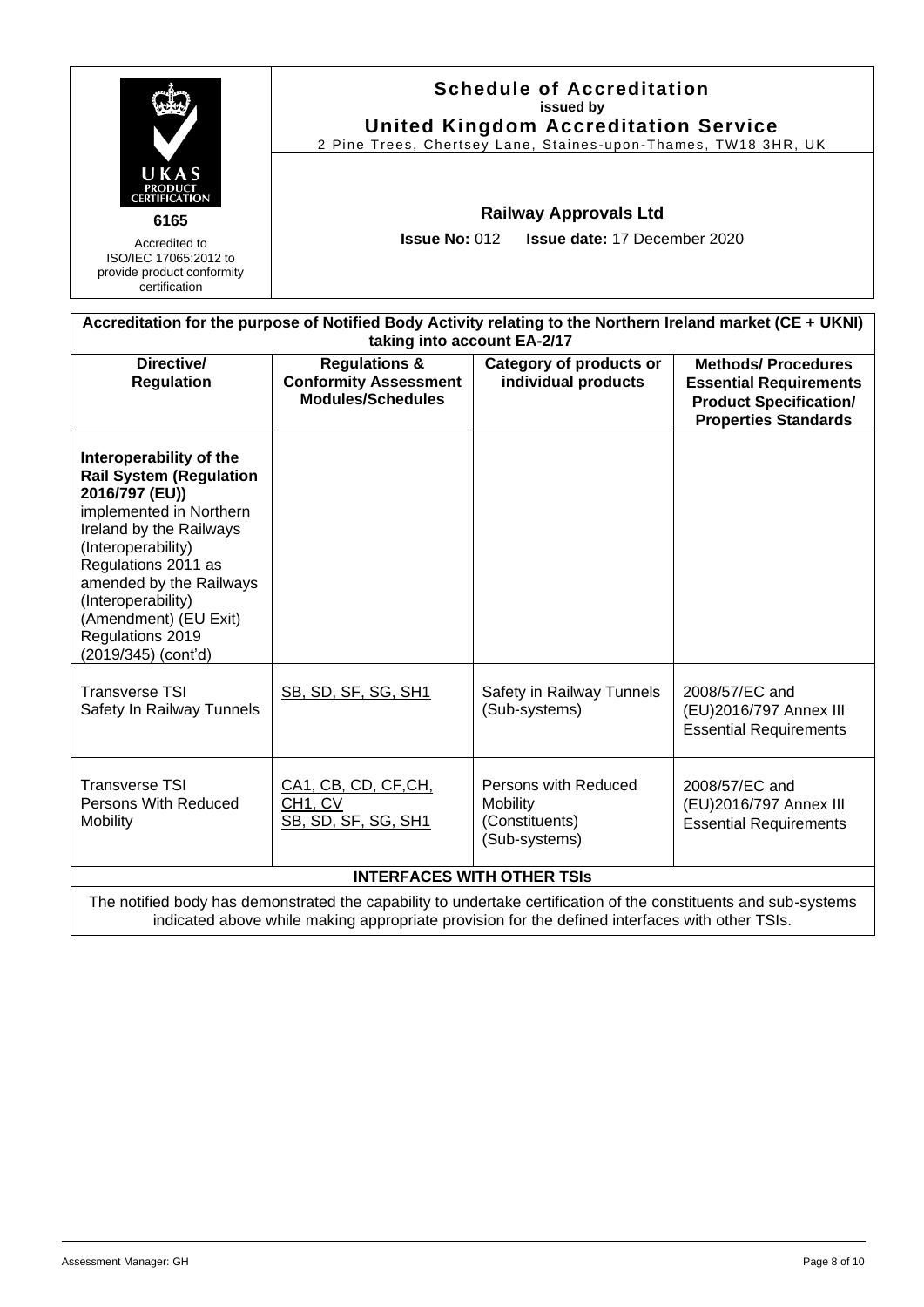|                                                                                       | <b>Schedule of Accreditation</b><br>issued by<br><b>United Kingdom Accreditation Service</b><br>2 Pine Trees, Chertsey Lane, Staines-upon-Thames, TW18 3HR, UK |  |
|---------------------------------------------------------------------------------------|----------------------------------------------------------------------------------------------------------------------------------------------------------------|--|
| UKAS<br><b>PRODUCT</b><br><b>CERTIFICATION</b><br>6165                                | <b>Railway Approvals Ltd</b>                                                                                                                                   |  |
| Accredited to<br>ISO/IEC 17065:2012 to<br>provide product conformity<br>certification | <b>Issue No: <math>012</math></b><br><b>Issue date: 17 December 2020</b>                                                                                       |  |

| taking into account EA-2/17                                                                                                                                                                                                                                                                         |                                                                                      |                                                                                        |                                                                                                                                |
|-----------------------------------------------------------------------------------------------------------------------------------------------------------------------------------------------------------------------------------------------------------------------------------------------------|--------------------------------------------------------------------------------------|----------------------------------------------------------------------------------------|--------------------------------------------------------------------------------------------------------------------------------|
| Directive/<br><b>Regulation</b>                                                                                                                                                                                                                                                                     | <b>Regulations &amp;</b><br><b>Conformity Assessment</b><br><b>Modules/Schedules</b> | Category of products or<br>individual products                                         | <b>Methods/ Procedures</b><br><b>Essential</b><br><b>Requirements Product</b><br>Specification/<br><b>Properties Standards</b> |
| Interoperability of the<br><b>Rail System (Regulation</b><br>2016/797<br>(EU)) implemented in<br>Northern Ireland by the<br>Railways (Interoperability)<br>Regulations 2011 as<br>amended by the Railways<br>(Interoperability)<br>(Amendment) (EU Exit)<br>Regulations 2019<br>(2019/345) (cont'd) |                                                                                      |                                                                                        |                                                                                                                                |
| <b>Combined High Speed And</b><br><b>Conventional Rail</b>                                                                                                                                                                                                                                          | <b>NNTR's &amp; National</b><br>Processes                                            | Control-Command and<br>Signalling - (On board)<br>(Sub-systems)                        | 2008/57/EC and<br>(EU)2016/797Annex III<br><b>Essential Requirements</b>                                                       |
| <b>High Speed Rail</b><br><b>Rolling Stock</b>                                                                                                                                                                                                                                                      | <b>NNTR's &amp; National</b><br>Processes                                            | <b>Rolling Stock</b><br>(Constituents)<br>(Sub-systems)                                | 2008/57/EC and<br>(EU)2016/797 Annex III<br><b>Essential Requirements</b>                                                      |
| <b>Conventional Rail</b><br>Rolling Stock/Freight<br>Wagon                                                                                                                                                                                                                                          | <b>NNTR's &amp; National</b><br>Processes                                            | Rolling Stock/Freight<br>Wagon<br>(Constituents)<br>(Sub-systems)                      | 2008/57/EC and<br>(EU)2016/797 Annex III<br><b>Essential Requirements</b>                                                      |
| <b>Conventional Rail</b><br>Rolling Stock/Locomotive<br>And Passenger Carriages                                                                                                                                                                                                                     | <b>NNTR's &amp; National</b><br>Processes                                            | Rolling Stock/Locomotive<br>and Passenger Carraiges<br>(Constituents)<br>(Sub-systems) | 2008/57/EC and<br>(EU)2016/797 Annex III<br><b>Essential Requirements</b>                                                      |
| <b>Conventional Rail</b><br><b>Rolling Stock/Noise</b>                                                                                                                                                                                                                                              | <b>NNTR's &amp; National</b><br>Processes                                            | Rolling Stock (Noise)<br>(Sub-systems)                                                 | 2008/57/EC and<br>(EU)2016/797 Annex III<br><b>Essential Requirements</b>                                                      |
| <b>Transverse TSI</b><br>Safety In Railway Tunnels                                                                                                                                                                                                                                                  | <b>NNTR's &amp; National</b><br>Processes                                            | Safety in Railway<br><b>Tunnels</b><br>(Sub-systems)                                   | 2008/57/EC and<br>(EU)2016/797 Annex III<br><b>Essential Requirements</b>                                                      |